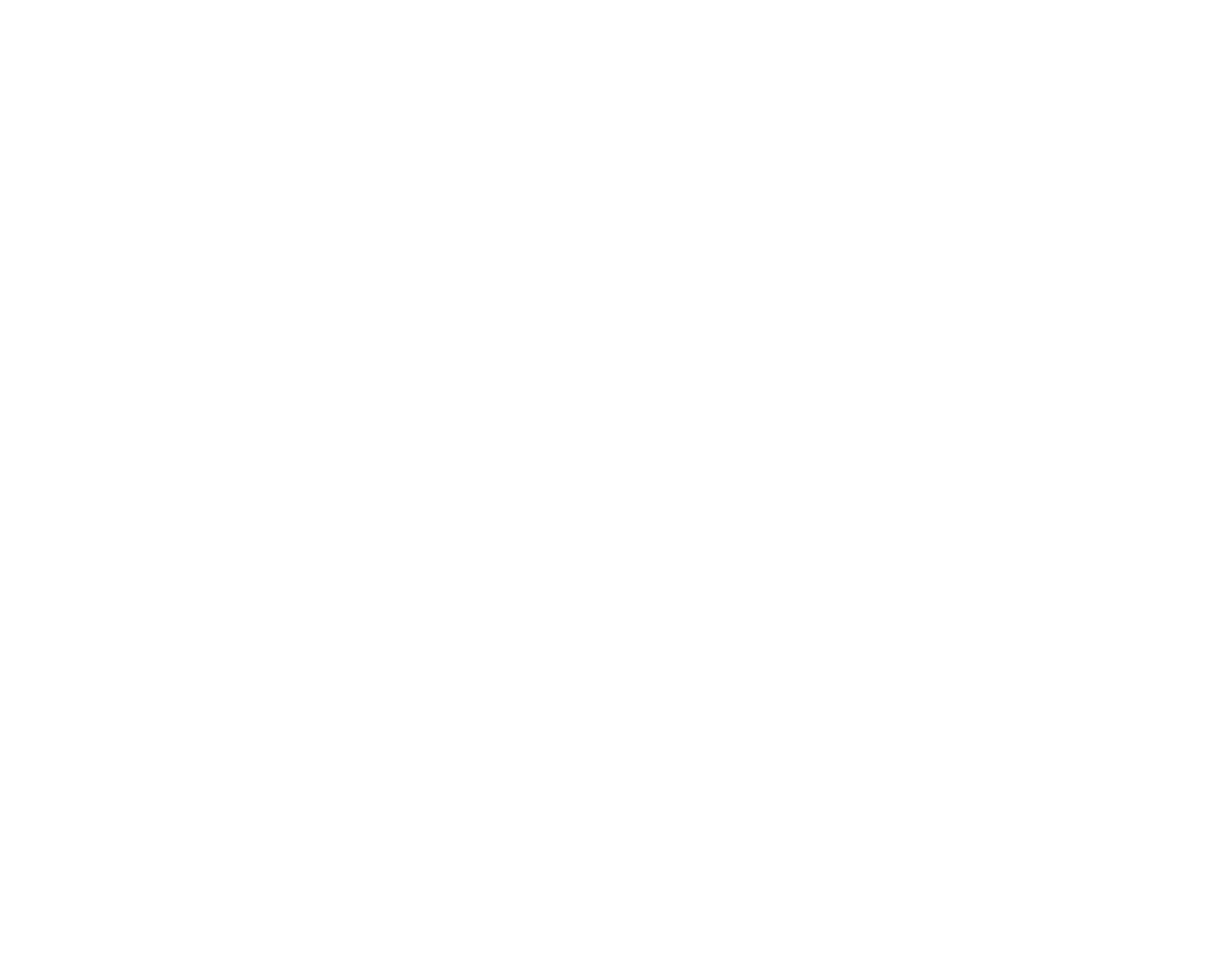tries such as Israel and Egypt, staunch U.S. allies and recipients of billions in taxpayer dollars, the incidents rarely rise to the level of concern or criticism by either politicians or the media. Israel's cruel wars or its May 31 massacre at sea are exceptions.

But to be clear in the case of Cuba, all of its political prisoners should be released immediately and all Cubans should have the right of free expression. Obviously, some of the dissidents have right wing politics such as the ones who assembled at a 2005 protest in Havana, shouting, "Viva Bush." But among the 75 dissidents arrested in 2003, several of those related to Ladies in White were independent labor leaders who received outrageous prison terms.

It is important to oppose the repression carried out by the Cuban government, but it is equally important to not allow criticism of Cuba to act as a diversion from opposing what this country does here and abroad.

The Miami Cubans, for instance, would seem more credible if they were also critical of the abuses they condemn in the country in which they reside.

Only those who criticize *all* state violence deserve to be taken seriously.

## **Contents**

| Cuba: From State to Private Capitalism 5   |  |
|--------------------------------------------|--|
|                                            |  |
| State Violence & Cuba's Ladies in White 15 |  |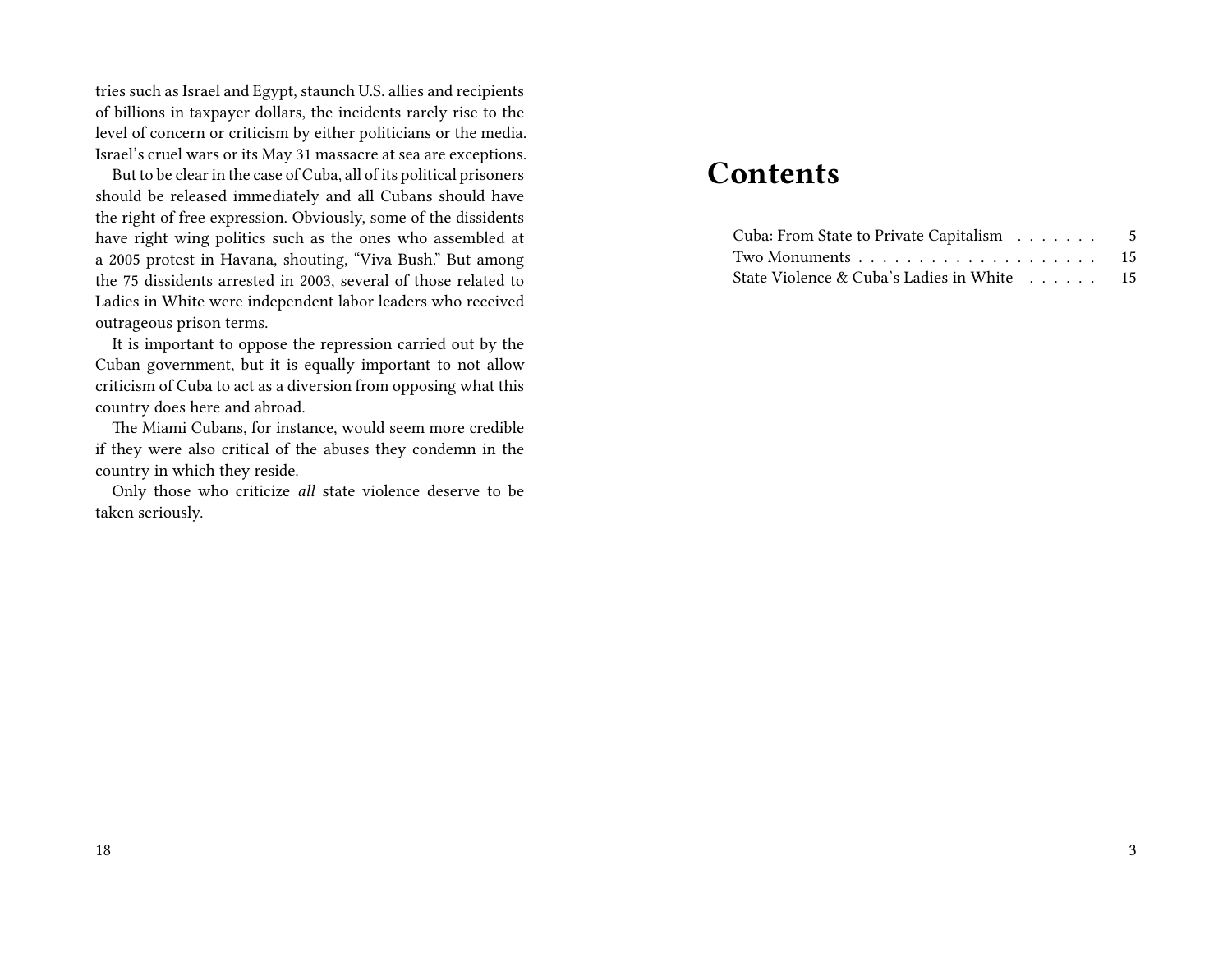atives. Countries with formal democratic rule usually permit a great deal of political latitude (for instance, publishing this magazine). That is, until the rulers feel threatened by what they have allowed. And, even when their rule is not directly at risk, power often reacts reflexively to quash dissent.

The U.S. regularly criticizes Cuba for its repressive measures and prison con-ditions which bolsters the mythology believed by so many citizens here about this nation as America the Good. But, this is a state of wilful ignoranace.

Police in the U.S. routinely attack peaceful demonstrators, often carrying out mass arrests as evidenced by the level of force used against protests at recent political party conventions. Going back a generation, National Guard and police shot student demonstrators to death on several occasions, plus killed dozens of Black Panther Party members. Further back in U.S. history, cops, and soldiers murdered hundreds of union members and labor organizers between 1870 and 1950.

During World War I, civil liberties took such a hit in the U.S. that the Wilson administration made that of George W. Bush seem eligible for ACLU membership by comparison. During World War II, it was concentration camps for Japanese, but not for German-Americans.

Cuban prison conditions are righdy criticized for their harshness and squalor, these definitions equally describe those of the US. as well. Plus, the increasing use in the U.S. of private contractor prisons and horrid conditions in immigration detention centers, make a mockery of American claims to criticize Cuba. Add to this, U.S. secret torture sites, Abu Ghraib, and Bagram in Afghanistan, and one sees a discernible pattern, but one usually ignored beneath a wall of national self-righteousness.

By combing the back pages of the few newspapers that still report international news, one can note the frequency of police attacks on peaceful protests in other countries, often with deadly results. When massive violation of civil liberties, routine torture, and brutal attacks on demonstrators occur in coun-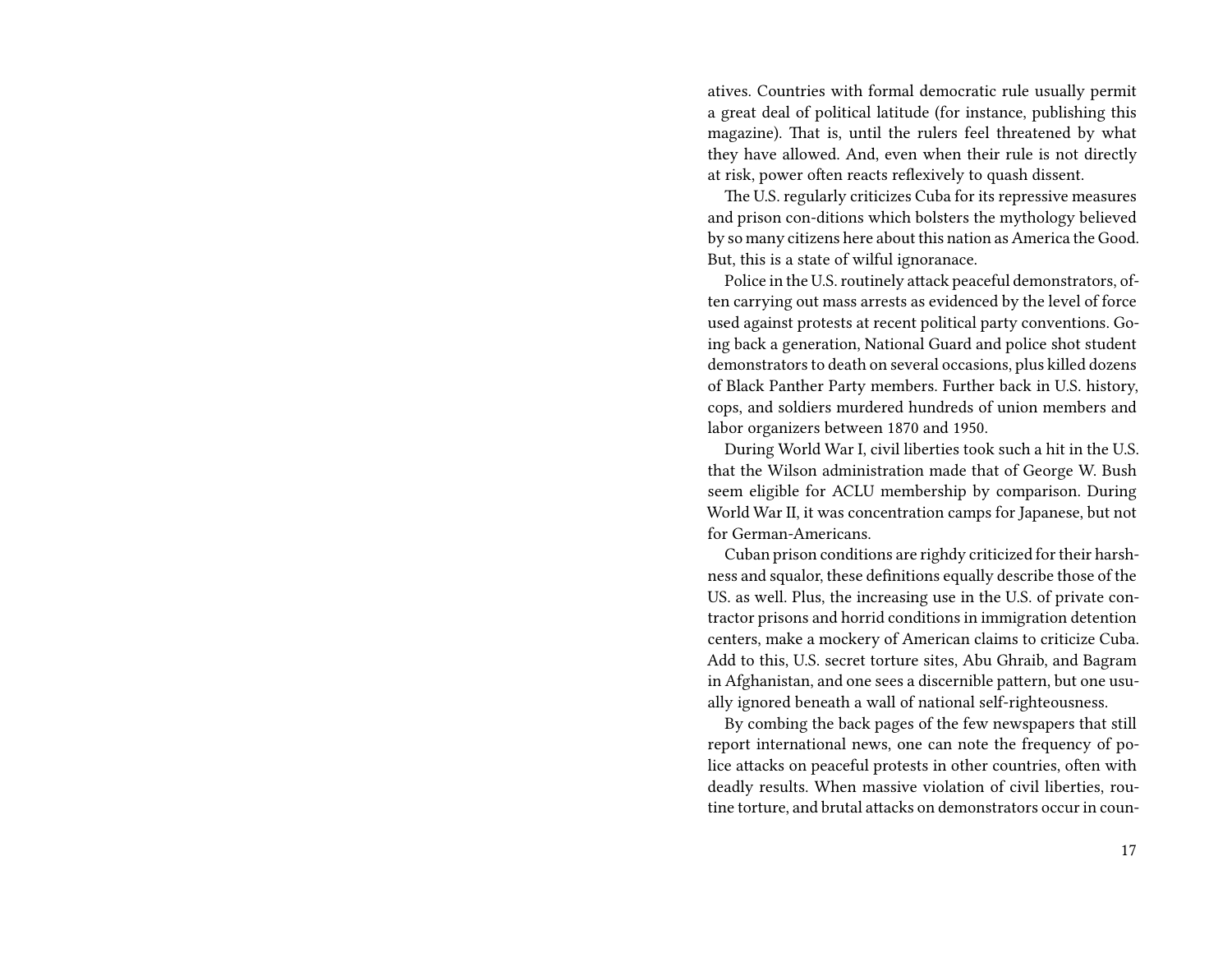The women's action was instigated by the death of a well known imprisoned dissident, Orlando Zapata Tamayo, who had been on a hunger strike since December.

News reports stated that as many as 30 women marched through Havana's Parraga neighborhood with 200 government supporters following them, shouting, "Worms, get out of here. Viva, Fidel! Viva, Raul."

According to news reports, as the pro-government crowd became more menacing, state security agents repeatedly offered to take the Ladies in White away, but when they refused, the women were shoved and pulled into a bus and driven to the leader of the group's house.

In Miami, a week later, newspapers reported, "Tens of thousands of Cuban exiles wearing white, and carrying gladioluses and flags marched for blocks along Calle Ocho with singer Gloria Estefan in support of Cuba's *Damas de Blanco,* Ladies in White…"

The Cuban Commission for Human Rights estimates there are currently 180 political prisoners on the island. The government brands all dissidents as disloyal and agents of the U.S.

Given the nature of attacks on demonstrators by police around the world, it is surprising that the Cuban response was as mild as it was. Often public protests there can land participants in prison. The Ladies in White marched again in Havana at the same time as the Cubans in Miami, and are now permitted to march.

Media response to this incident ignores the fact that all governments are repressive; some less than others; some more, but all worthy of condemnation. A slogan often seen posted on walls throughout Cuba is true for all governments: "With the Revolution: Everything; Against the Revolution: Nothing." Just substitute "Government" for "Revolution" and you have the motto of all nation states.

How brittle a particular government's rule is determines how it reacts to those who act "against" their power prerog-

#### 16

#### **Cuba: From State to Private Capitalism**

We entered the elevator on the ground floor of Havana's renowned FOCSA building in the city's Vedado district and were quickly whisked, non-stop, to the 32<sup>nd</sup> floor. When the doors opened, tuxedoed waiters welcomed us to La Torre, an elegant, candle-lit restaurant with floor to ceiling windows overlooking the city and harbor twinkling in the night below us.

"Damn," I thought, "if the communists come back, we're screwed"

Of course, they never left, but the incongruity of eating an expensive meal (by Cuban standards) in opulent circumstances seemingly contradicts the island's slogan of "Socialism or Death," but it actually neatly sets the context for what may be the country's future.

Also, if you happened to be one of the "Ladies in White," who were recently protesting the imprisonment of their dissident husbands, brothers, and sons, you also realized that the communists are no more tolerant of opposition than they have been in the past. [See Page 26 for more on this. ]

Dinner at an improbably elegant restaurant occurred on the final night of my third trip to Cuba with a Toronto-based tour group. After having previously traveled with them to the eastern and western sectors of the 700-mile long island, this trip featured a week in the nation's capital. I was the only American among 25 Canadians, mostly professionals in social services who were anxious to see how their Cuban counterparts work in related fields of medicine, social work, juvenile crime, women's issues, etc.

I am able to circumvent the U.S. blockade which prohibits Americans from going to the island by an exclusion from the law allowing journalists to travel there. [More on this at the end.]

Through fortuitous occurrences, I wound up with accommodations at the *Hotel Nacional de Cuba*, an historic luxury hotel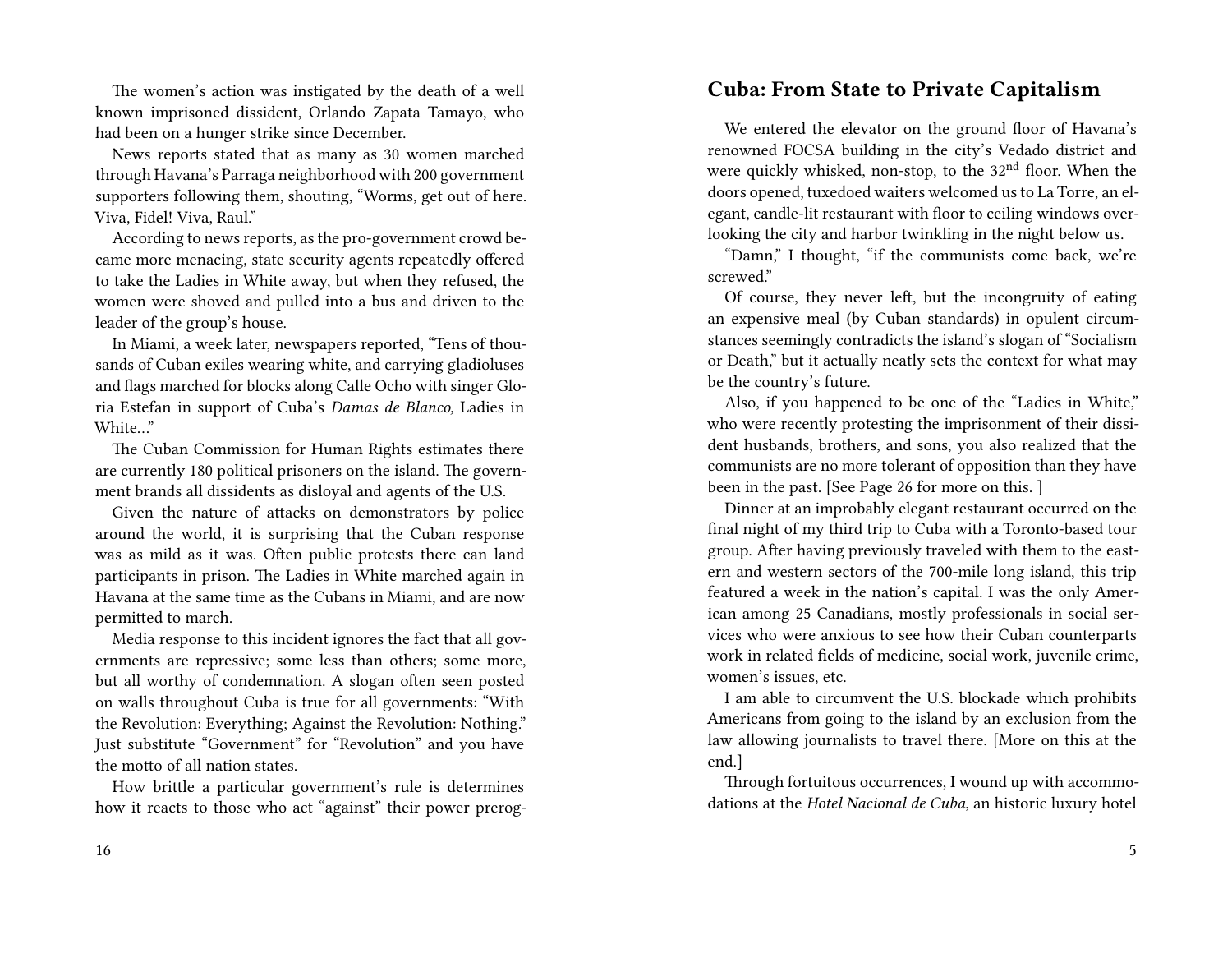located on the Malecon, the broad esplanade, roadway, and seawall that runs along Havana harbor.

The building's lobby and rooms are so steeped in Cuba's pre-Revolutionary history that one can almost feel the presence of the multitude of American gangsters, movies stars, athletes, writers, and corporate managers who lodged there during their stay in the corrupt Latin playground for the wealthy. Some of the rooms are even named after the famous, such as the "Frank Sinatra and Ava Gardner Room," which a couple from our group was able to score.

Stories set in the National fill books, but one hit me particularly as I was reading *The Mafia in Havana* by Enrique Cirules during my stay. The tripartite ruling powers of the island from the 1930s through to the 1959 revolution were the Mob, U.S. intelligence agencies, and American corporations, all abetted by the criminal state whose last president was Fulgencio Batista.

In 1946, the U.S. mob called a summit meeting, convened by Lucky Luciano in Havana, to decide how to split up the American rackets and the newly expanding ones in Cuba. They reserved all of the National's 500 rooms for their meetings, and were met by chauffeured limousines at the airport to transport them to the hotel.

The gangsters' first big meal at the National consisted of grilled manatee, roast flamingo, and turtle. From then until they were run off the island in 1959, the Mob increased its revenues ' as it expanded into casinos, hotels, and entertainment, much of it connected with Hollywood stars such as George Raft and Sinatra.

As on my other visits, we were bussed around by an able crew of guides and interpreters to local projects that showed the ingenuity and spirit of a people living under great economic and political stress. City residents reacted to us like the tourists we were and none offered political opinions.They were pleased, however, to show us their projects.

6

I'm a journalist qualified to travel there. I write about the island as well as do radio broadcasts about my visits.

You don't qualify. Empty your pockets. Get up against the wall. Spread your legs.

I bet you don't do this to reporters from NBC. You'll hear from the Treasury Department. Welcome home.

#### **Two Monuments**

Of the many monuments that dot Havana neighborhoods, two in particular often surprise visitors. One is a memorial commemorating Julius and Ethel Rosenberg, convicted of passing atomic secrets to the Soviet Union, and executed following a judicial farce. The words on it read, "For Peace Bread And Roses We Will Face The Executioner. Ethel And Julius Rosenberg. Assassinated June 19, 1953."

The other is a life-size statute of Beatle John Lennon sitting on a bench in a park named for him. At his feet is the inscription in Spanish, "You may say I'm a dreamer, but I'm not the only one," from the song "Imagine." The Beatles were banned from Cuban airwaves from 1964–66 when the government promoted indigenous music as revolutionary. The statue was unveiled in 2000 with Fidel Castro in attendance.

### **State Violence & Cuba's Ladies in White**

In March, Cuban police broke up a protest by the Ladies in White, women with family members sentenced to prison for opposing the government. The images of the women being dragged to a bus, their white clothes smeared with mud, were broadcast world-wide as proof of the repressive nature of the Castro government.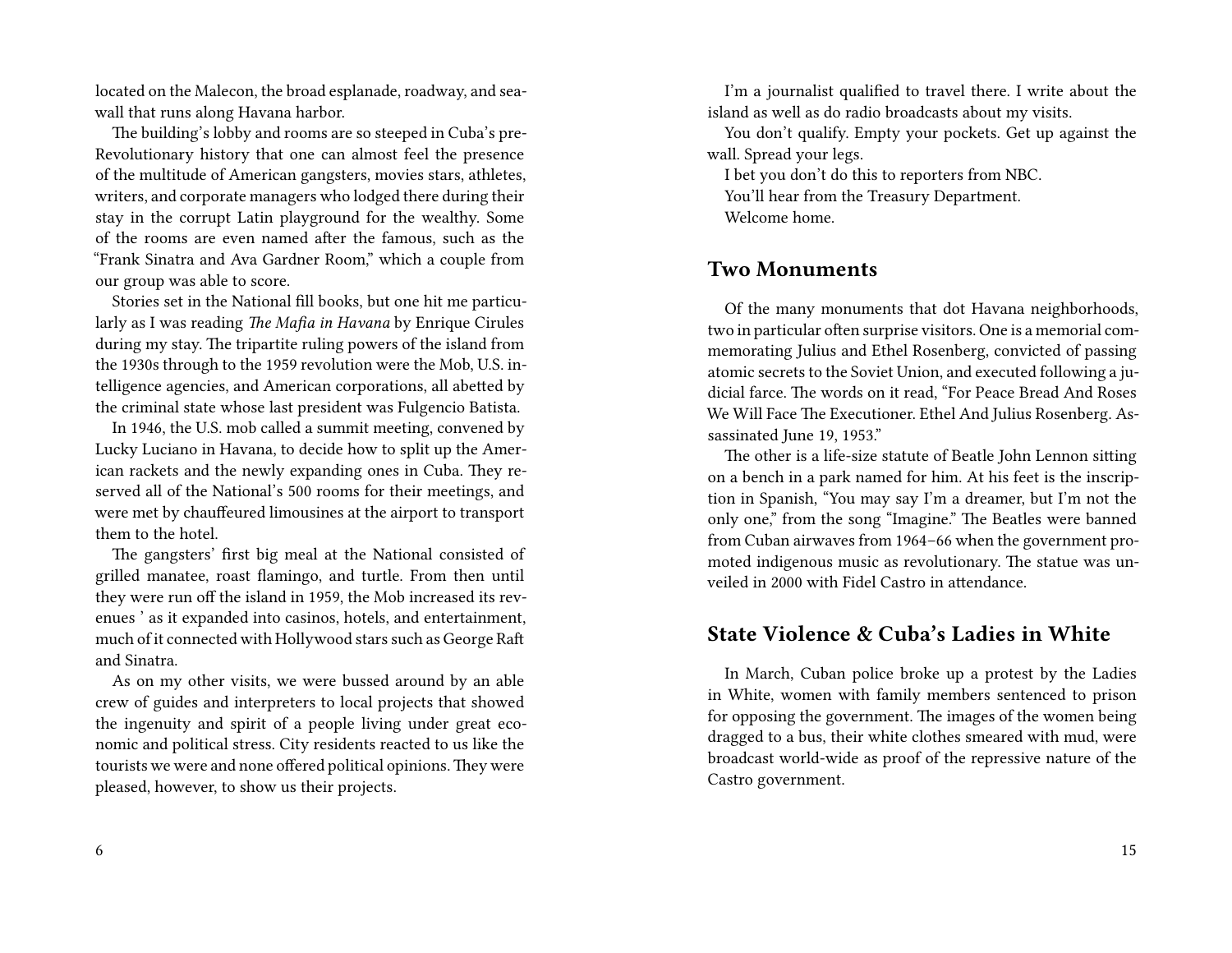island's economy has previously been independent of global economic forces. From the misery engendered by Columbus' visit which presaged the arrival of the Spaniards and slavery, through the island's colonial period, its domination by the U.S., and then its dependence on the Soviet Union, Cuba has had little capacity for self-reliance.

Since the early 1990s, following the Soviet Union's collapse, increasingly the island's economy has been based around tourism and foreign investment. Even with the U.S. trade embargo in place, Cuba still imports hundreds of millions of dollars worth of American goods yearly. The dinner I ate at La Torre had as its main course fish imported from Canada.

Octavio Alberola, active with GALSIC (Support Group for Libertarians and Independent Trade Unionists in Cuba), a support and information network, and the Cuban Libertarian Movement in Exile (MLCE), remains a steadfast opponent of the Castro government. In an interview with the Kate Sharpley Library available on line, he recognizes there is little or nothing left in Cuba today of the organized anarchist workers movement that Castro ruthlessly suppressed.

This publication desires, as I assume most readers do  $-$  a Cuba which experiences a real revolution that abolishes all forms of capitalism, private and state, and the government apparatus along with it which is what anarchists have always fought for. We should support our Cuban comrades when possible, but I doubt if their day is near.

I checked out of the National at 6am, boarded a Chinesemade Yutong bus and roared across the Cuban countryside to Varadero 90 miles away to catch a plane for Toronto. Sixteen hours later, I was crossing the border from Windsor, Ontario to Detroit, arriving at a snow covered customs booth staffed by grim faced, heavily armed border guards at the ready.

Been to Cuba? Out of the car. You've violated the terms of the Cuban Assets Control Regulations.

For instance, at the Organoponico Vivero Alamar, on the outskirts of Havana, the director and several workers proudly explained how the vast urban gardens on Havana's outskirts, of which this was one component, provided the majority of the city's vegetables. Many of the workers were retirees from other sectors of the economy and used their labor at the farm to supplement their pensions and to continue as part of the social fabric of the area.

Workers are paid wages by the state and the farm has a small retail outlet for local consumption.

Back in the city, we took a walking tour of Old Havana, a UN-ESCO World Heritage Site, with its restored colonial buildings housing museums, shops, and restaurants which mostly cater to tourists. It is here that one encounters panhandlers and scam artists not usually seen elsewhere on the island.

In Cathedral Square, where mostly Canadian and European tourists congregate to drink *mojitos*, smoke *Cohibas*, and take in the sights, it occurred to me that if Americans were permitted to visit, which looks like it may happen soon, there would have been thousands of people in the square rather than hundreds. One thing glaringly missing are the normally ubiquitous signs with revolutionary implorations for socialism that are present everywhere else in the city, so as perhaps not to offend the capitalist sentiments of visitors.

In a corner of the square, four elderly Cuban men were playing and singing traditional island songs. Suddenly, a group of school children rushed up and stared at the music makers for a second, and then began enthusiastically along with them, obviously familiar with the song, thought, there's still a traditional folk culture here that hasn't been superseded by the global industrial music machine.

However, later that night, still in the Old City, we witnessed the *Cañonazo*, the Cannon Blast ceremony, a tradition dating from the Spanish colonial days, when shots were fired signaling the closing of the gates of the walled city and the raising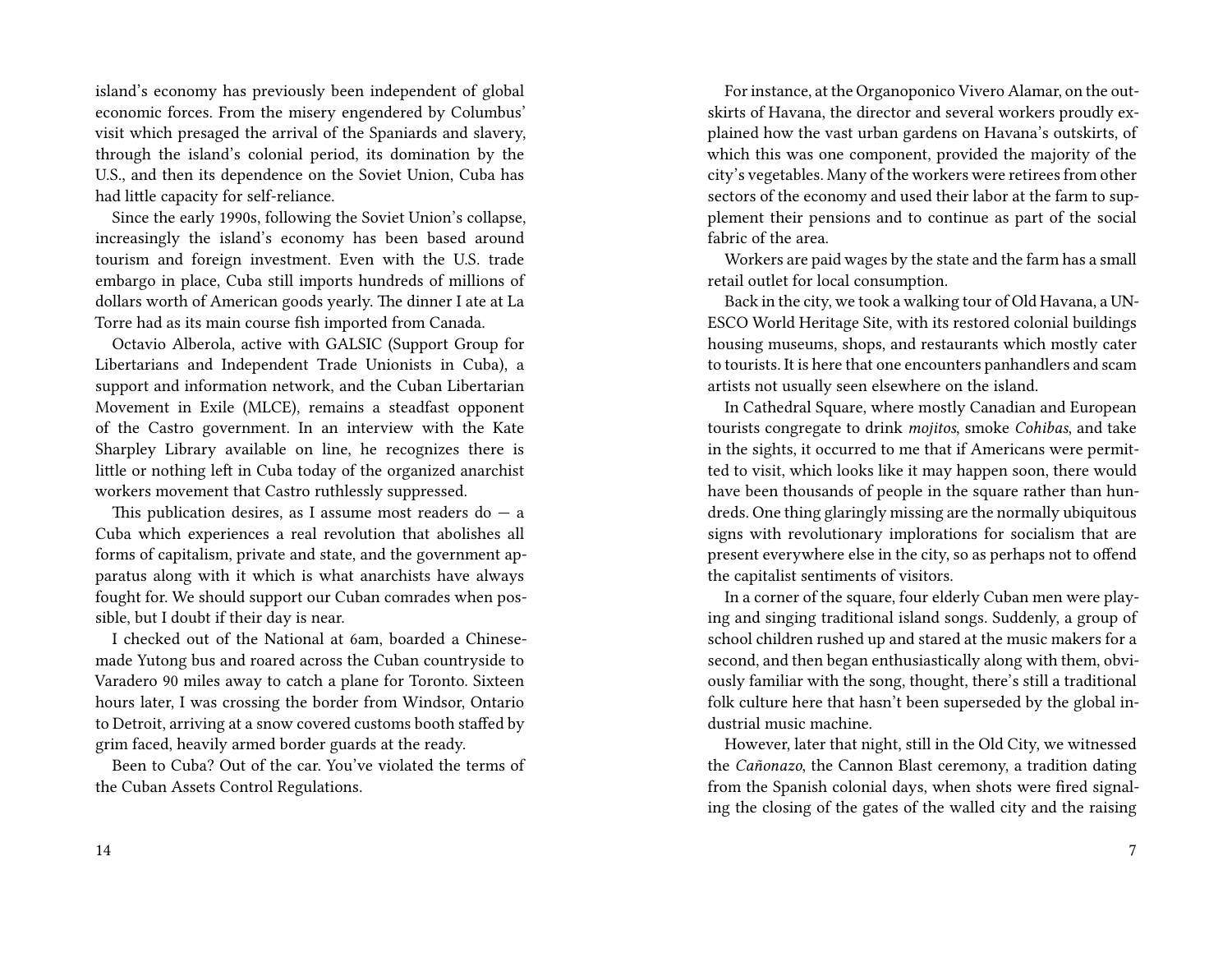of the chain across the entrance to the harbor. The tradition of firing a cannon every night at 9:00 pm has been maintained as a pageant even though the wall was torn down a hundred years ago. Re-enactment performers marched to the rampart and fired off the cannon to the delight of several thousand assembled Havaneros and a few dozen tourists.

As the dark encompassed the centuries old Morro Castle, we trekked back to our bus and came across about a hundred or more Cuban young people dancing wildly under a canopy. Upon listening, I realized it wasn't the Cuban rumba or chacha-cha animating them, but the music of the LA-based, hiphop band, The Black Eyed Peas; the young people knew all the words and loudly sang the choruses in unison.

It's not news that American popular culture has become globalized to the point of total domination at the expense of other countries' traditional forms, but in Cuba, even a seemingly innocuous song can be seen as one of the many signals of re-penetration of U.S. capital. Washington and Wall Street have never given up their goals of moving the island back into its military and investment portfolios.

Such occurrences, even small ones, are usually hailed as signaling the end of a dour, authoritarian "failed state," one "stuck in the last century." Liberal critics, at least, are willing to allow that there are many admirable features on the island such as the always vaunted Cuban universal health care system and other state provided social services. The government's domination of most aspects of economic activity, to say nothing of its vice grip on the political apparatus, is something all critics agree is a vestige of another era, one long ready for "reforms" and "transition." Or, so goes the narrative by all but the most unreconstructed leftists who see little or nothing wrong with the current state of Cuban affairs, and are blind to the changes occurring.

Leaving aside the question of which nation, the U.S. or Cuba, suffers worse from a creaky bureaucracy, a repressive police ap-

A trip to development centers for children, the "House of Grandmothers," and neighborhood community centers, demonstrated a highly organized society. How much of it serves the political apparatus is a separate but important question.

We also were guests at a moving ceremony recognizing the 20th anniversary of Cuba's treatment of victims of the Chernobyl nuclear accident. Up to 800 children at a time from Ukraine, many with crippling conditions still being caused by radiation poisoning, were present in their wheelchairs. The Ukrainian ambassador to Cuba spoke and entertainment was provided by La Colmenita, a Cuban children's ensemble who played and sang as well as any adult group. The songs were all traditional.

A trip to one of the poorer barrios brought us to the Muraleando Cultural Project where local artists have festooned the neighborhood with wall murals and sculptures created from cast off junk. Some of it was reminiscent of Detroit's Heidelberg Project which also makes art from society's detritus. One mural featured quotes from American socialist and labor leader, Eugene V. Debs.

After three visits to the island, one of my friends remarked that I'm "getting soft on Cuba." I definitely am, but towards its people, certainly not its government.

Even as the rulers act like bosses and cops, there are many Cubans who take the island's official ideology of socialism and creating a new world seriously. Their results are in the many scattered exciting projects in education, music, art, ecology, science, culture, agriculture, and other endeavors that in many ways we mirror in our small efforts in this country.

However, the small projects we found admirable are a weak bulwark against the massive economic forces howling at Cuba's door. It is much more likely, sad to say, that the island's future is already determined by its re-integration into global capital. And, perhaps it is a mistake to suggest that the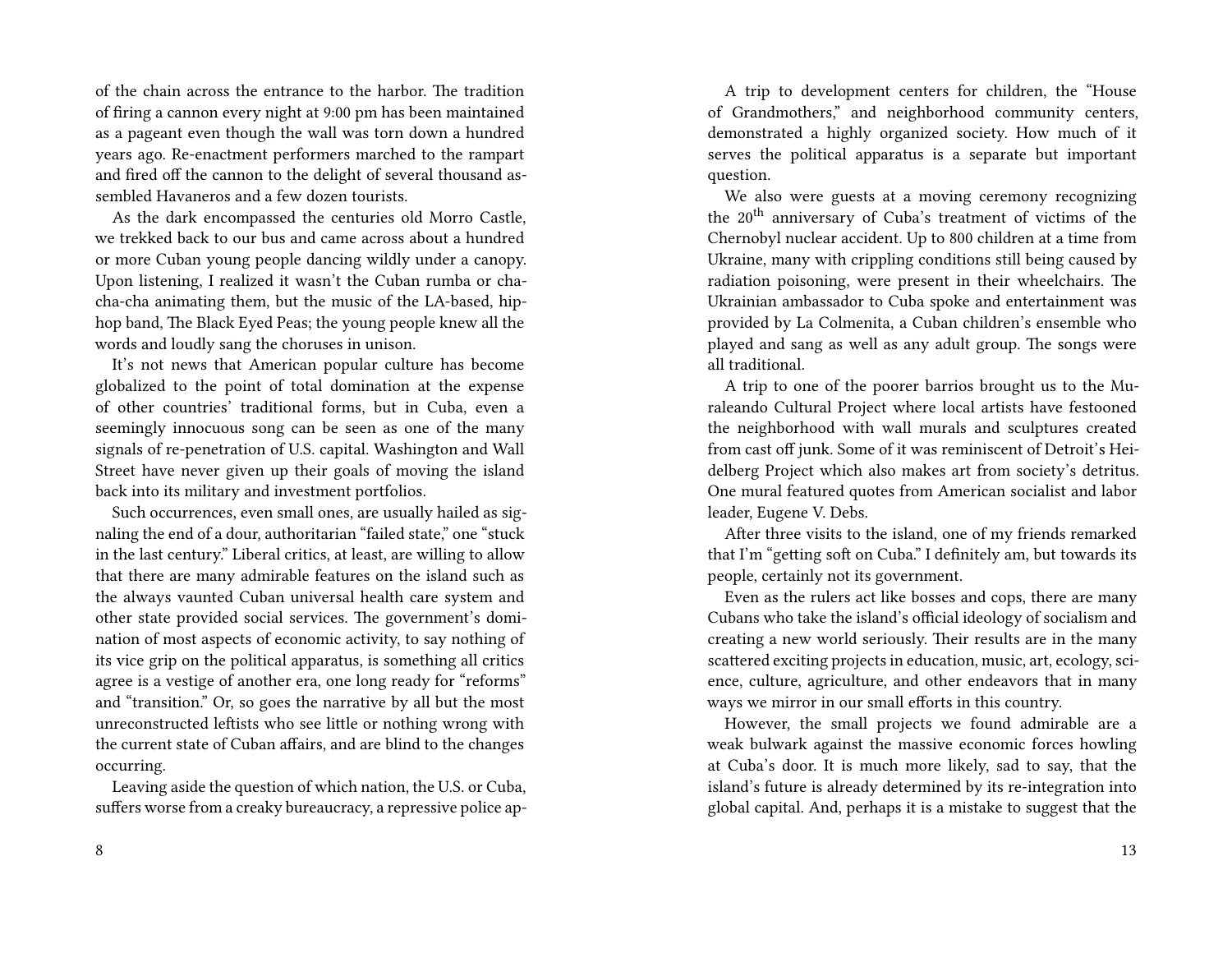A lot like that other bastion of tourism and democracy — Mexico. Right now, Cuba has none of that.

In a new, reformed Cuba, IMF-imposed austerity would undoubtedly mean that the extensive social services extended to all citizens will disappear, as would state subsidies. Currently, prices for most basics, such as food and housing, are now subsidized or very cheap.

For instance, at Havana's famed *Heladería Coppelia*, a solid block of ice cream shops, a 4-scoop sundae costs about 20 cents in the local currency, but often entails a 45-minute wait. Fast service is available using CUCs, the tourist money, but the cost soars to \$3–4. The same is true for venues such as the Morro Castle where *cañonoza* takes place, which also has two-tier pricing. No one goes without on the \$20 guaranteed monthly income the U.S. media never fails to mention as proof of how poor the country is.

Much of the social services operate at a local and neighborhood level. We visited a *Casa de Orientatión a la Mujer y la Familia*, a center for the guidance of women and the family, where support and information are supplied. The all-women staff explained the programs that deal with women's issues including health and violence in the family. Cuban television airs ads against family violence which they define, besides the obvious, as the withholding of affection.

In a Mother's Day Index, the international charity, Save the Children, rated Cuba, among less-developed nations, as the best place to be a mother based on access to education, jobs, and health care for women and children. By contrast, the U.S. came in 28<sup>th</sup> on the index of developed nations.

The week visiting Havana was exhausting with days filled with stops such as at the Antonio Nuñez Jimenez Foundation for Nature and Humanity, founded by the cartographer for Castro's rebel band. It is in the forefront of creating sustainable development and ecological consciousness which probably puts it at odds with the planned centralized official vision.

paratus, and more readily qualifies as a failed state, it's worth a look at what so-called reforms advocated for Cuba would look like. One only need recall the collapse of the Stalinist dictatorships in Eastern and Central Europe to realize how quickly the transition from state to private ownership can occur.

Are the former Soviet bloc people better off today? Probably not in Mother Russia from whence the state socialist forms were imposed on its satellite nations, but in many of the latter, life has improved for most, but certainly not all.

Most countries under Soviet domination had already achieved a status of modern industrial capitalist economies, so their transition back to private entrepreneurial economies wasn't difficult, particularly when Party bosses quickly grabbed the reins of the previously socialized enterprises.

Castro and his band wrenched an island with little modern infrastructure other than in big cities, an impoverished peasantry, and an economy looted and corrupted by foreign imperialists, gangsters, and domestic elites from the hands of U.S. corporate and military interests. Following the Revolution, attempts to build a modern industrial economy under the auspices of the state, and now, increasingly utilizing the market, all the while surrounded by a hostile major power, has proved and continues to be daunting for the little island.

The results were and are a fragile state capitalist economy, albeit with equitable forms of benefits for the population, and a rigid, authoritarian political command structure. There are more democratic modalities on a local level than is generally realized, but ultimately, policy is top down.

Recent media accounts celebrate that "[Cuban president] Raul Castro is trying to modernise the system without jumping to full-scale capitalism." This in a BBC News web site report about how Cuba is turning over hundreds of state-run barber shops and beauty salons to employees "in what may be the start of a long-expected privatisation drive."